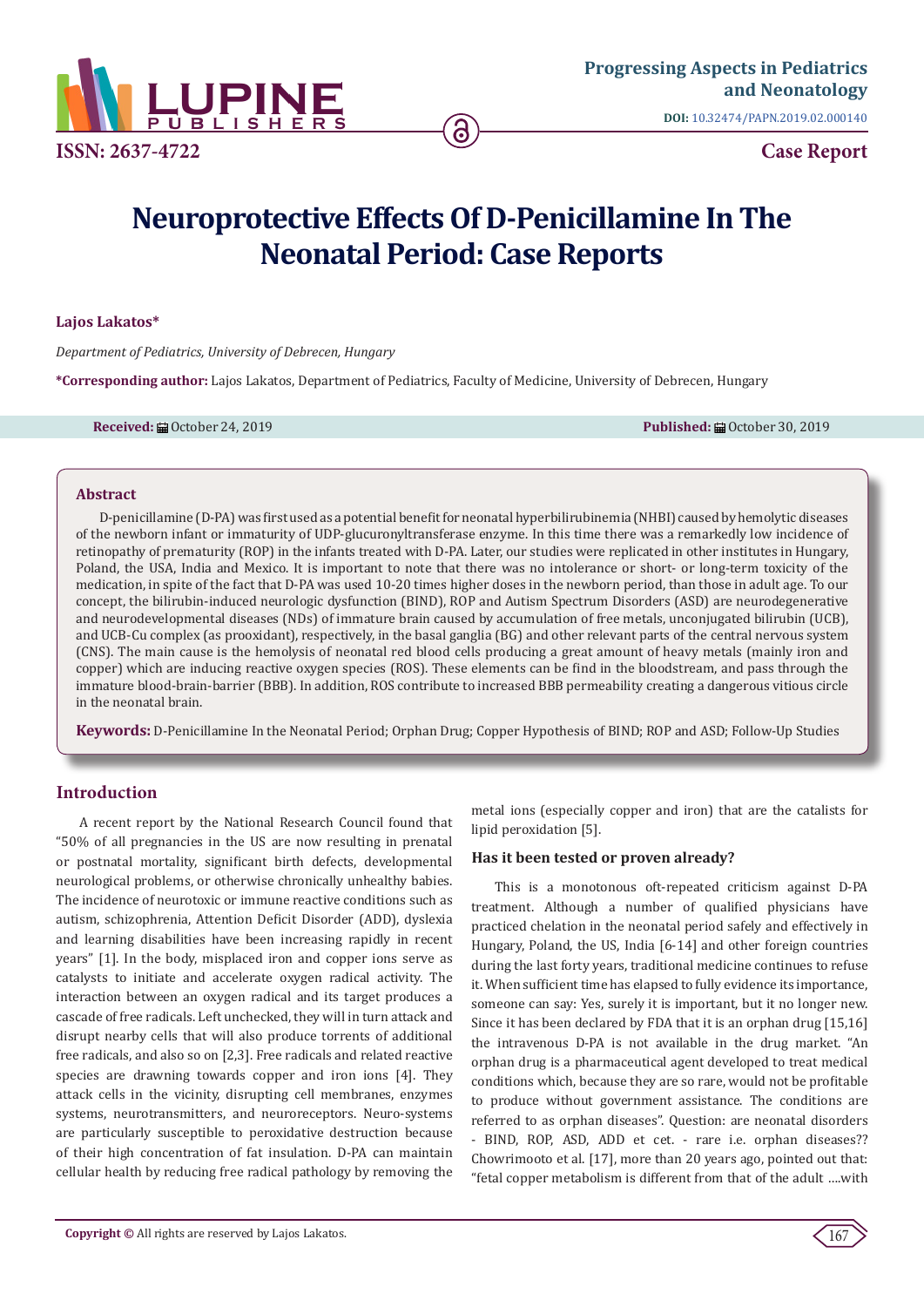apparent similarity to Wilson's disease." This apparent similarity to Wilson's disease has led to the suggestion that in this disease there is a failure to change from the neonatal mode of copper metabolism to the adult mechanism. In both Wilson's disease and the normal fetus biliary copper excretion is greatly reduced, with low plasma copper and absent or low plasma caeruloplasmin concentrations.

# **Case Reports**

#### **Case 1**

In the Figure 1 the first patient can be seen who received D-PA treatment in the neonatal period [18]. This girl was an AB0 incompatible preterm infant (birthweight: 2200 g.). Because of serious hemolysis, an early exchange transfusion was required, but not even this intervention was able to stop the rapid increase in the bilirubin level. At the beginning of the second exchange, cardiopulmonary arrest occurred requiring resuscitation. At an extremely high bilirubin level (32.5 mg/dl) and with symptomes of acute bilirubin encephalopathia, intravenous administration of D-PA was begun. The first dose caused a spectacular fall of 6.5 mg/ dl in the bilirubin level in 4 hours, and under the influence of such treatment we were able to witness a gradual disappearance of the hyperbilirubinemia. She is now a member of a famous operhouse in Germany as an opera singer. This case is all the more remarcable as the most common sequelae of NHBI is the sensoneural hearing impairment.



**Figure 1:** The first patient (she is now (and here) 46 years old - with permission).

#### **Case 2**

We have cared for a term infant girl who was born at 39 weeks' gestation to a 24-year-old, blood group O, Rh-positive mother. The pregnancy was uncomplicated, and the group A, Rh-positive baby weighed 3100 gm. At 50 hours of age, the bilirubin level (Sebi) was 416 mmol/liter (24.3 mg/dl); the hemoglobin (Hb) value was 130 g/liter. The baby was transferred to our neonatal unit, and we decided to perform an exchange transfusion. At the time of admission the parents, belonging to the Jehovah's Witness sect, signed a request in the chart expressing their wish that blood not be administered under any circumstances. However, they authorized us to apply the alternative therapies of orally administered DPA (300 mg/kg per day, divided in three doses for 3 days), phototherapy (Phth), intravenous fluids, and recombinant human erythropoietin (rhEPO). The latter was started on day 7 at 200 U/ kg subcutaneously and was given on every second day until day 23, supplemented with vitamin E, folic acid, and iron. The clinical

characteristics of the infant with ABO-HDN are shown in [19]. It is interesting that she has also an excellent voice (she was the winner in a school song festival at 16 years old), and she is the best student in mathematics.

#### **Case 3 When the exception proves the rule**

Elevated copper levels threaten human health and can cause ASD.

http://dx.doi.org/10.1155/2011/385767

http://autism-genetic-risk-factor.blogspot.hu/2008/11/arechildren-with-autism-heterozygous.html

http://autism-genetic-risk-factor.blogspot.hu/2008/11/ifgenetic-risk-factor-for-autism-is.html

https://www.ncbi.nlm.nih.gov/pubmed/23823984/

http://barbfeick.com/healing\_autism/chapters/Copperheads. html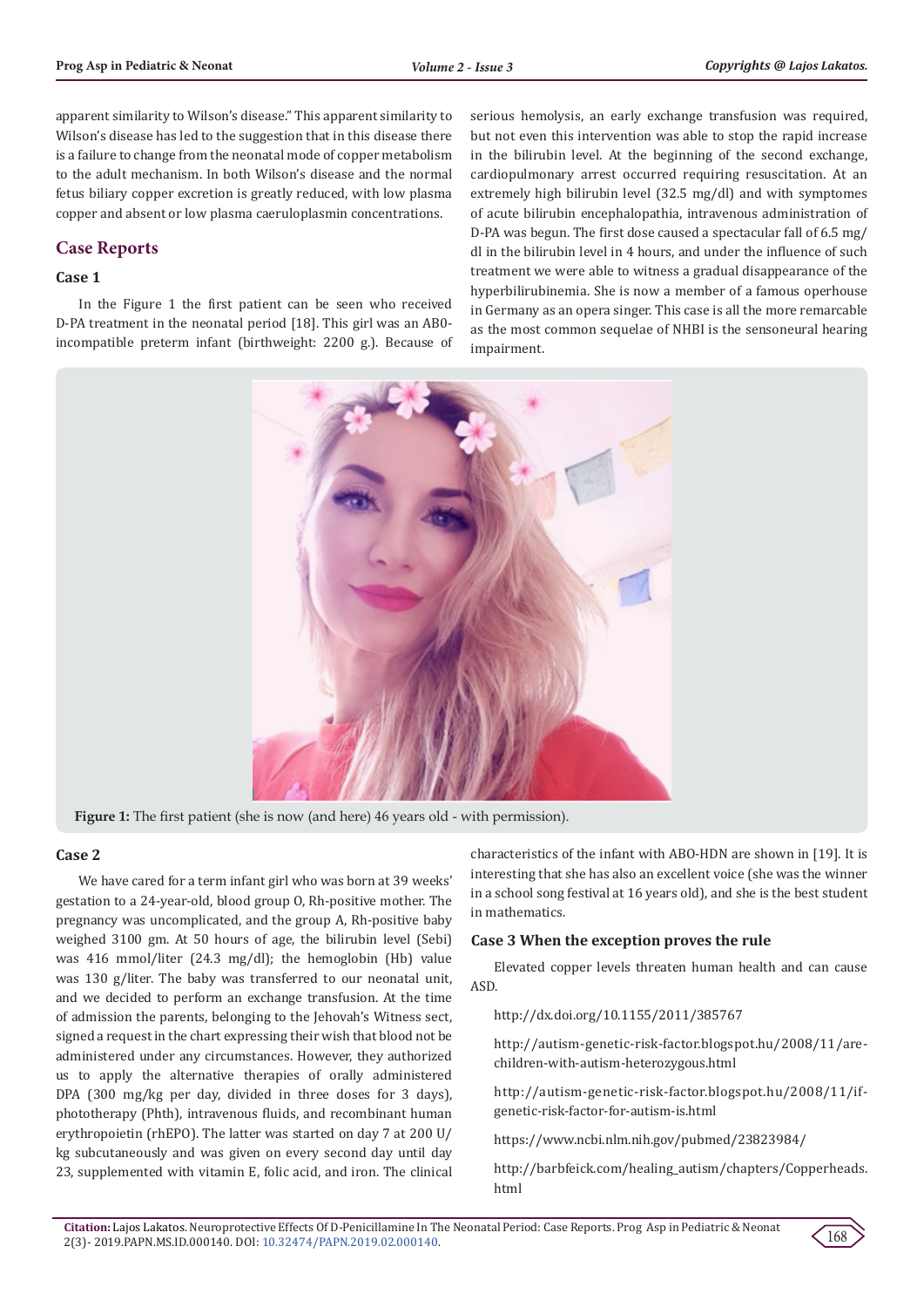http://www.conem.org/2013/07/the-role-of-zinc-andcopper-in-autism-spectrum-disorders/

https://www.academia.edu/4079689/The\_Role\_of\_Zinc\_and\_ Copper\_in\_Autism\_Spectrum\_Disorders

http://www.autismweb.com/forum/viewtopic.php?p=196145

http://autism-genetic-risk-factor.blogspot.hu/2008/11/manychildren-with-autism-have-high.html

https://www.naturalhealth365.com/copper\_levels.html/

The high copper level significantly increases the prevalence of NDs, including ASD. Although the 24-hour urine copper test is inconsistent in the neonatal period, and the normal value range may vary among different laboratories, the penicillamine challenge test has proved itself to be useful in the detection of high copper in the urine. This test widely used in the diagnosis of Wilson's Disease which is a mitochondrial disorder that causes encephalopathy and depletes metallothionein. And "patients with Wilson's disease have relevant glutathione depression, with low levels of reduced glutathione and cysteine and high concentrations of oxidized glutathione [just like many children with autism]". [Table 1. - third link]. For those children who are voiding copper more than usually, high doses DPA therapy is necessary for 2 - 3 weeks. As I mentioned above our concept was conceived because of long-term follow-up we found only 1 ASD in the children and adults who were treated with DPA in their neonatal period (N =550 patients so far). The 30 years old male patient was born as a premature infant and had a serious hyperbilirubinemia. He was treated with D-PA without success, because exchange transfusion was necessary.

| <b>Postnatal Age</b> | $Sebi(\mu mol/$<br>$liter = mg/dl$ | Hb(g/liter) | <b>Treatment</b> |
|----------------------|------------------------------------|-------------|------------------|
| 50 hours             | $416 = 24.3$                       | 130         | $DPA + Phth$     |
| 58 hours             | $354 = 20.7$                       |             | $DPA + Phth$     |
| 76 hours             | $277 = 16.2$                       |             | $DPA + Phth$     |
| 100 hours            | $233 = 13.6$                       | 115         |                  |
| 7 days               | $214 = 12.5$                       | 113         | rhEPO            |
| 9 days               |                                    | 95          | rhEPO            |
| 12 days              |                                    | 87          | rhEPO            |
| 15 days              |                                    | 98          | rhEPO            |
| 20 days              |                                    | 101         | rhEPO            |
| 25 days              |                                    | 120         |                  |
| 6 months             |                                    | 125         |                  |

**Table 1:** Clinical Data of the Reported Infant.

# **Conclusion**

Heavy metal ions, especially copper and iron play a pivotal role in the pathogenesis of neurodegenerative diseases including BIND or other neonatal conditions, having impact on both protein structure (misfolding) and oxidative stress. Our recently published long-term follow-up studie [20] and other healthy and highly educated patients' (they are now 28 to 46 years old) suggest that D-PA administration to the newborn infants may have significant neuroprotective effects in cases jeopardized by BIND or ROP. Copper dyshomeostasis and oxidative stress have also been concerned in neurodegenerative/neurodevelopmental disorders such as ASD or ADD. Our recommendation: all newborns should be screened for ASD, particularly the premature babies (especially the very low birthweight infants -VLBW) and infants suffering from NHBI. These conditions significantly increase the prevalence of NDs, including ASD and ADD. Although the 24 hour urine copper test is inconsistent in the neonatal period, the Penicillamine challenge test may be useful in the detection of higher copper in the urine. For those children who are voiding copper more than usually in the given institutes or laboratories, high doses of D-PA therapy is necessary for 2 to 3 weeks. Our concept was conceived because of long-term follow up (3 to 46 years) we found only 1 ASD in the children and adults who were treated with D-PA in their neonatal period (N=550 patients so far; - There is indeed an increased incidence of ASD worldwide. "New Prevalence Numbers for 2018: 1 in 59 US Children have autism" [21], and it is most common among boys. Copper is implicated directly or indirectly in the pathogenesis of a large number of neurological diseases including ASD.

#### **References**

- 1. [Boyle MM, Beaty G \(2010\) How Heavy Metals Affect Neurotransmitters](http://www.positivehealth.com/article/environmental/how-heavy-metals-affect-neurotransmitters-production-and-balance) [Production and Balance.](http://www.positivehealth.com/article/environmental/how-heavy-metals-affect-neurotransmitters-production-and-balance)
- 2. [Perrone S, Tataranno ML, Stazzoni G, Buonocore G \(2012\) Oxidative](https://www.researchgate.net/publication/273751854_Oxidative_stress_and_free_radicals_related_diseases_of_the_newborn) [stress and free radicals related diseases of the newborn. Adv Biosci](https://www.researchgate.net/publication/273751854_Oxidative_stress_and_free_radicals_related_diseases_of_the_newborn) [Biotechn 3: 1043-1050.](https://www.researchgate.net/publication/273751854_Oxidative_stress_and_free_radicals_related_diseases_of_the_newborn)
- 3. [Martinez A, Reina M \(2017\) Copper or free radical scavenger? Computat](https://www.researchgate.net/publication/313283556_Copper_or_Free_Radical_Scavenger) [Theoret Chem 1104: 1-11.](https://www.researchgate.net/publication/313283556_Copper_or_Free_Radical_Scavenger)
- 4. [Jomova K, Valko M \(2011\) Advances in metal-induced oxidative stress](https://www.ncbi.nlm.nih.gov/pubmed/21414382) [and human disease. Toxicology 283: 65-87.](https://www.ncbi.nlm.nih.gov/pubmed/21414382)
- 5. Ayala A, Munoz MF, Arg[üelles S \(2014\) Lipid Peroxidation: Production,](https://www.ncbi.nlm.nih.gov/pubmed/24999379) [Metabolism, and Signaling Mechanisms of Malondialdehyde and](https://www.ncbi.nlm.nih.gov/pubmed/24999379) [4-Hydroxy-2-Nonenal. Oxid Med Cell Long 360438.](https://www.ncbi.nlm.nih.gov/pubmed/24999379)
- 6. Lakatos L, Kover B (1974) Az ujszulottkori hyperbilirubinaemiak D-Penicillamin terapiája. (D-Penicillamine Therapy In The Neonatal Hyperbilirubinaemias.) A Preliminary Report.Orv Hetil (Hungarian J Med) 115: 307-311.
- 7. Lakatos L, Kover B, Oroszlan G, Vekerdy Z (1976) D-Penicillamine Therapy in AB0 Hemolytic Disease of the Newborn Infant. Europ J Pediat 123: 133-137.
- 8. Koranyi G, Kovacs J, Voros I (1978) D-Puenicillamine treatment of hyperbilirubinemias of preterm infants. Acta Paediatr Acad Sci Hung 19: 9-14.
- 9. Nagy A, Felszeghi E (2000) Per os D-Penicillaminnal és fototerápiával sikeresen kezelt Rh-isoimmunisation. Gyermekgyógyászat 51: 81-83.
- 10. Rokicki W (1989) D-Penicylamina-nowy lek w profilaktyce I terapii noworodka? (D-Penicillamine -A New Drug For Prevention And Treatment In Neonates. Polish -Przeg Ped 19: 229-233.
- 11. [Christensen RD, Alder SC, Richards SC, Lambert DK, Schmutz N \(2007\)](https://www.ncbi.nlm.nih.gov/pubmed/17262043) [D-Penicillamine administration and the incidence of retinopathy of](https://www.ncbi.nlm.nih.gov/pubmed/17262043) [prematurity. J Perinatol 27: 103-111.](https://www.ncbi.nlm.nih.gov/pubmed/17262043)
- 12. [Tandon M, Dutta S, Dogra MR, Gupta A \(2010\) Oral D-penicillamine for](https://www.ncbi.nlm.nih.gov/pubmed/20412107) [theprevention of retinopathy of prematurity in very low birth weight](https://www.ncbi.nlm.nih.gov/pubmed/20412107) [infants: a randomised, placebo-controlled trial. Acta Paediatrica 99:](https://www.ncbi.nlm.nih.gov/pubmed/20412107) [1324-1328.](https://www.ncbi.nlm.nih.gov/pubmed/20412107)
- 13. [Phelps DL, Lakatos L, Watts JL \(2001\) D-Penicillamine for preventing](https://www.ncbi.nlm.nih.gov/pubmed/11279704) [retinopathy of Prematurity. Cochrane Database Syst Rev \(1\): CD001073.](https://www.ncbi.nlm.nih.gov/pubmed/11279704)